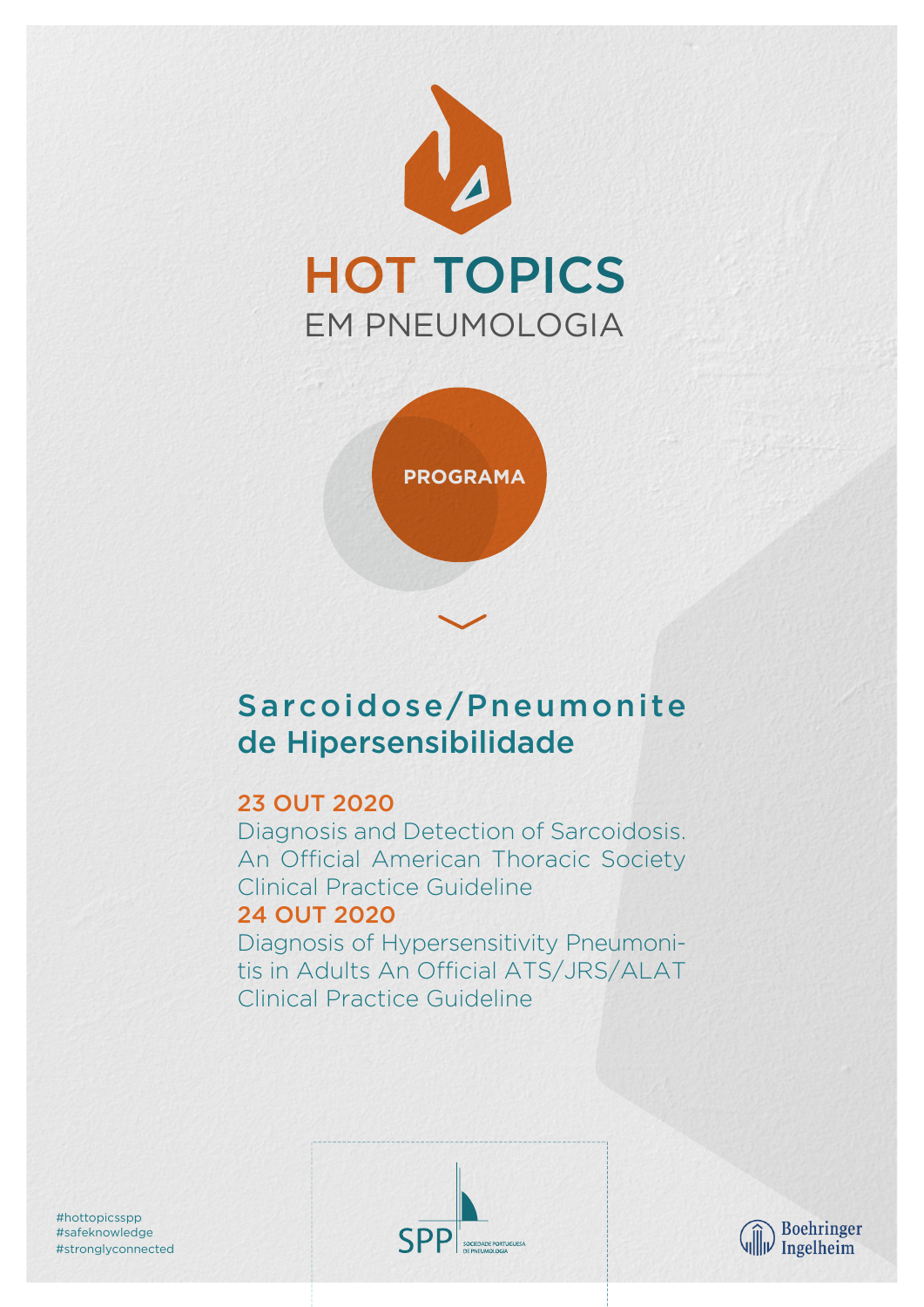## MANHÃ

DIAGNOSIS AND DETECTION OF SARCOIDOSIS. AN OFFICIAL AMERICAN THORACIC SOCIETY CLINICAL PRACTICE GUIDELINE

-----------

<u> IVA A LE VERLAIGENDUM GEDI</u>

-------------------------------

09H00 - 10H00

DIAGNOSIS AND DETECTION OF SARCOIDOSIS. AN OFFICIAL AMERICAN THORACIC SOCIETY CLINICAL PRACTICE GUIDELINE Daniel Culver

#### 10H00 - 10H30

ABORDAGEM E PROCEDIMENTOS DE DIAGNÓSTICO NA SARCOIDOSE Ana Cristina Mendes

10H30 - 11H00

IMAGIOLOGIA DA SARCOIDOSE Edson Marchiori

11H00 - 11H30

INTERVALO

11H30 - 12H00 . . . . . . . . . . . . . . . . . . . .

BRONCOLOGIA NA SARCOIDOSE Hélder Novais e Bastos

12H00 - 12H30

MEDICINA NUCLEAR E SARCOIDOSE François Rouzet

12H30 - 13H00

DIAGNÓSTICO DIFERENCIAL COM OUTRAS GRANULOMATOSES Pedro Ferreira

---------------13H00 - 15H00

INTERVALO PARA ALMOÇO

<u> La Branche (San Branche)</u> 15H00 - 15H30 **WELL-ASSESSED BEEN AREA** 

DISCUSSÃO - SESSÕES DA MANHÃ







HOT TOPICS EM PNEUMOLOGIA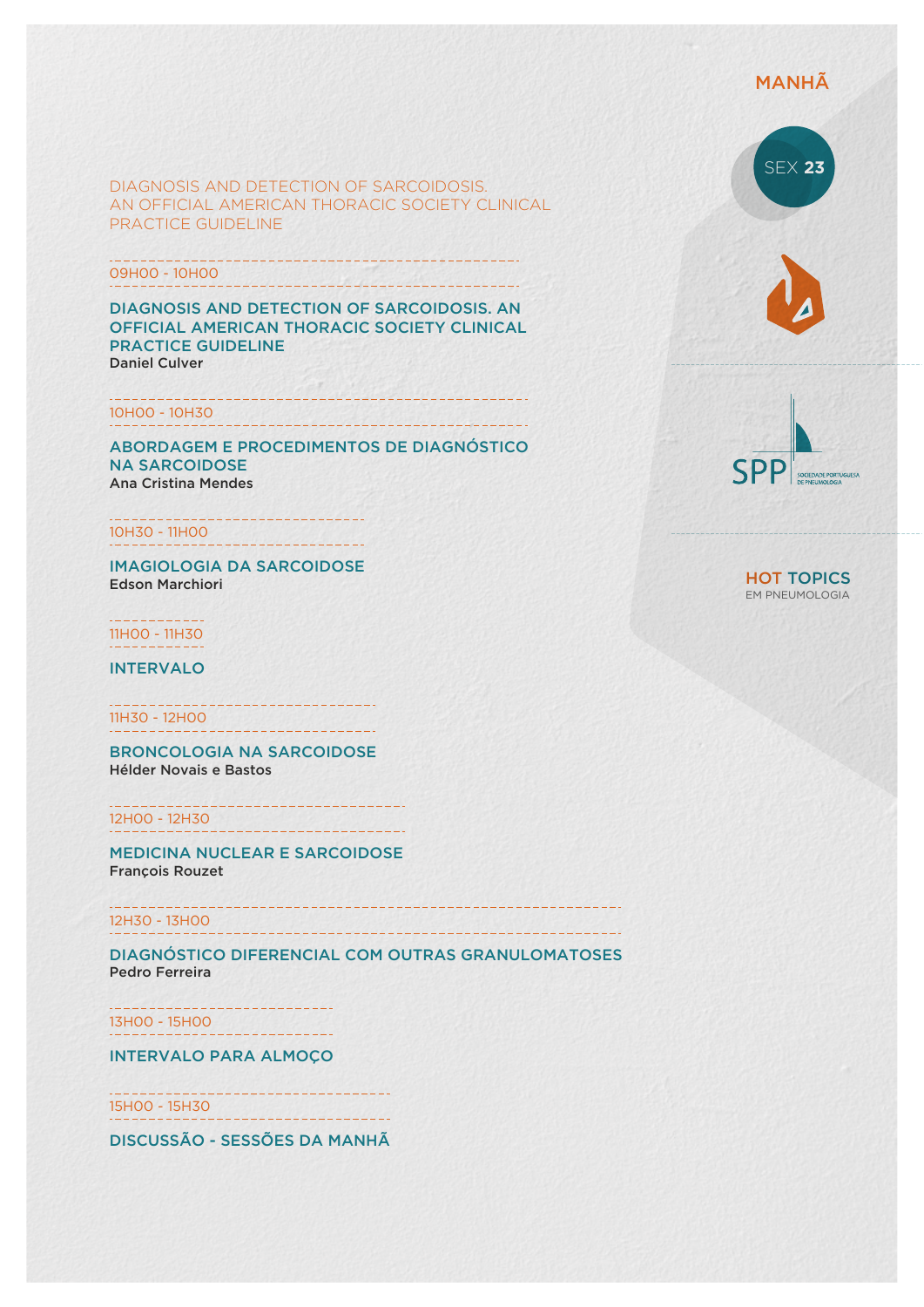## 15H30 - 16H00

ENVOLVIMENTO OCULAR Luís Figueira

16H00 - 16H30

ENVOLVIMENTO CUTÂNEO Margarida Gonçalo

16H30 - 17H00

ENVOLVIMENTO CARDÍACO Vasilis Kouranos

17H00 - 17H30

ENVOLVIMENTO NEUROLÓGICO Desmond Kidd

DISCUSSÃO

17H30 - 18H00

INTERVALO

18H00 - 18H30

SARCOIDOSE PULMONAR TIPO SCADDING IV Vasileios Kouranos

--------------------111111111111111111111

-------------

18H30 - 19H00

TRATAMENTO Marc Judson

19H00 - 19H30

HIPERTENSÃO PULMONAR E SARCOIDOSE Adrian da Silva de Abreu

DISCUSSÃO

19H30

ENCERRAMENTO



SEX **23**



HOT TOPICS EM PNEUMOLOGIA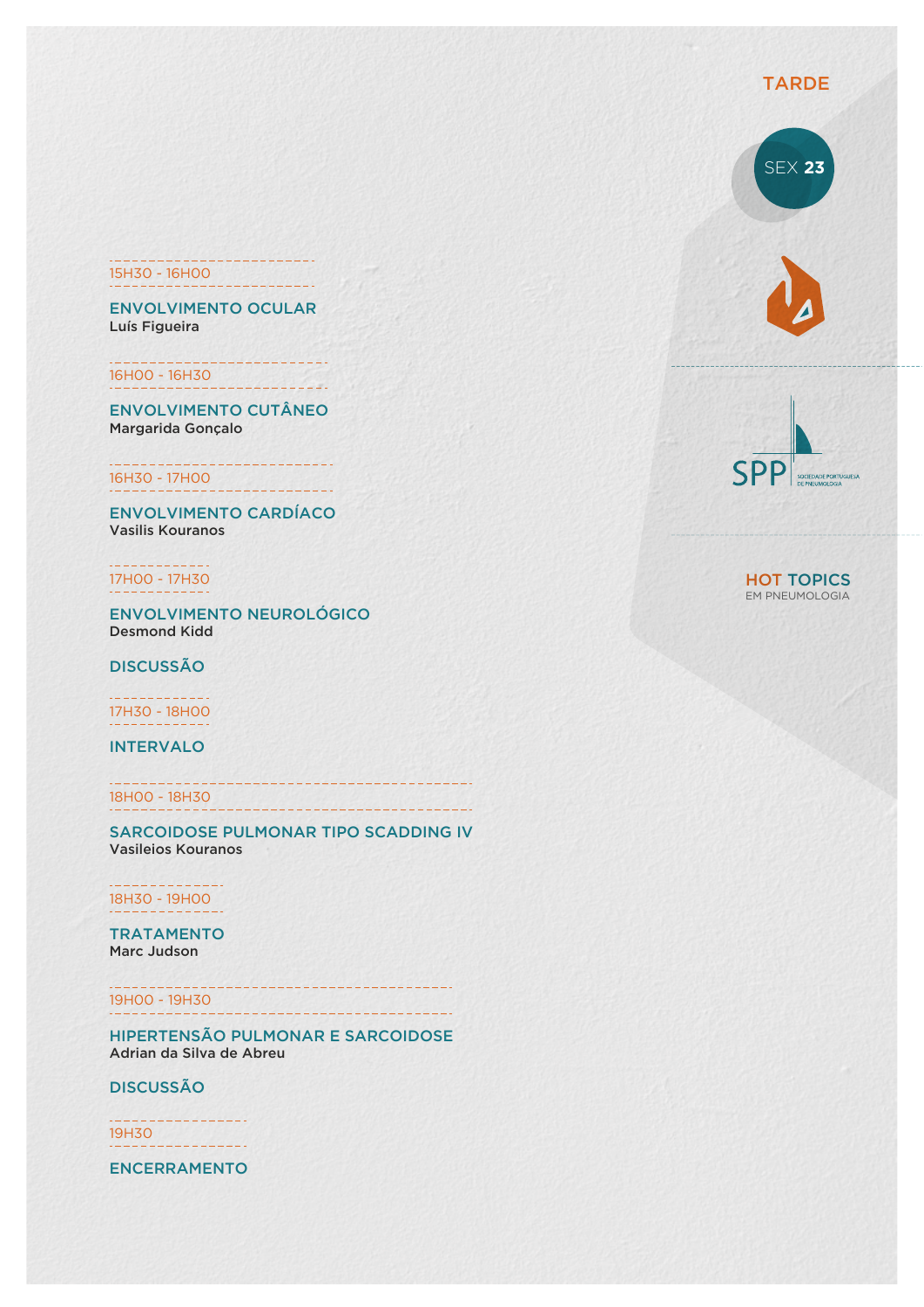## MANHÃ

#### DIAGNOSIS OF HYPERSENSITIVITY PNEUMONITIS IN ADULTS AN OFFICIAL ATS/JRS/ALAT CLINICAL PRACTICE GUIDELINE

09H00 - 10H00 ----------------------

DIAGNOSIS OF HYPERSENSITIVITY PNEUMONITIS IN ADULTS AN OFFICIAL ATS/JRS/ALAT CLINICAL PRACTICE GUIDELINE OVERVIEW Christopher Ryerson

10H00 - 10H30

DEFINIÇÃO E CLASSIFICAÇÃO Sérgio Campaínha

10H30 - 11H00

ANTIGÉNIOS CAUSADORES DE DOENÇA, SEU RECONHECIMENTO E EVICÇÃO Patrícia Mota

DISCUSSÃO

11H00 - 11H30

INTERVALO

11H30 - 12H00

IMUNOPATOGENIA Luís Delgado

12H00 - 12H30

IMAGIOLOGIA Rui Cunha

12H30 - 13H00

LAVADO BRONCOALVEOLAR E BIOPSIA PULMONAR Tiago Alfaro

DISCUSSÃO

13H00 - 15H00

INTERVALO PARA ALMOÇO







HOT TOPICS EM PNEUMOLOGIA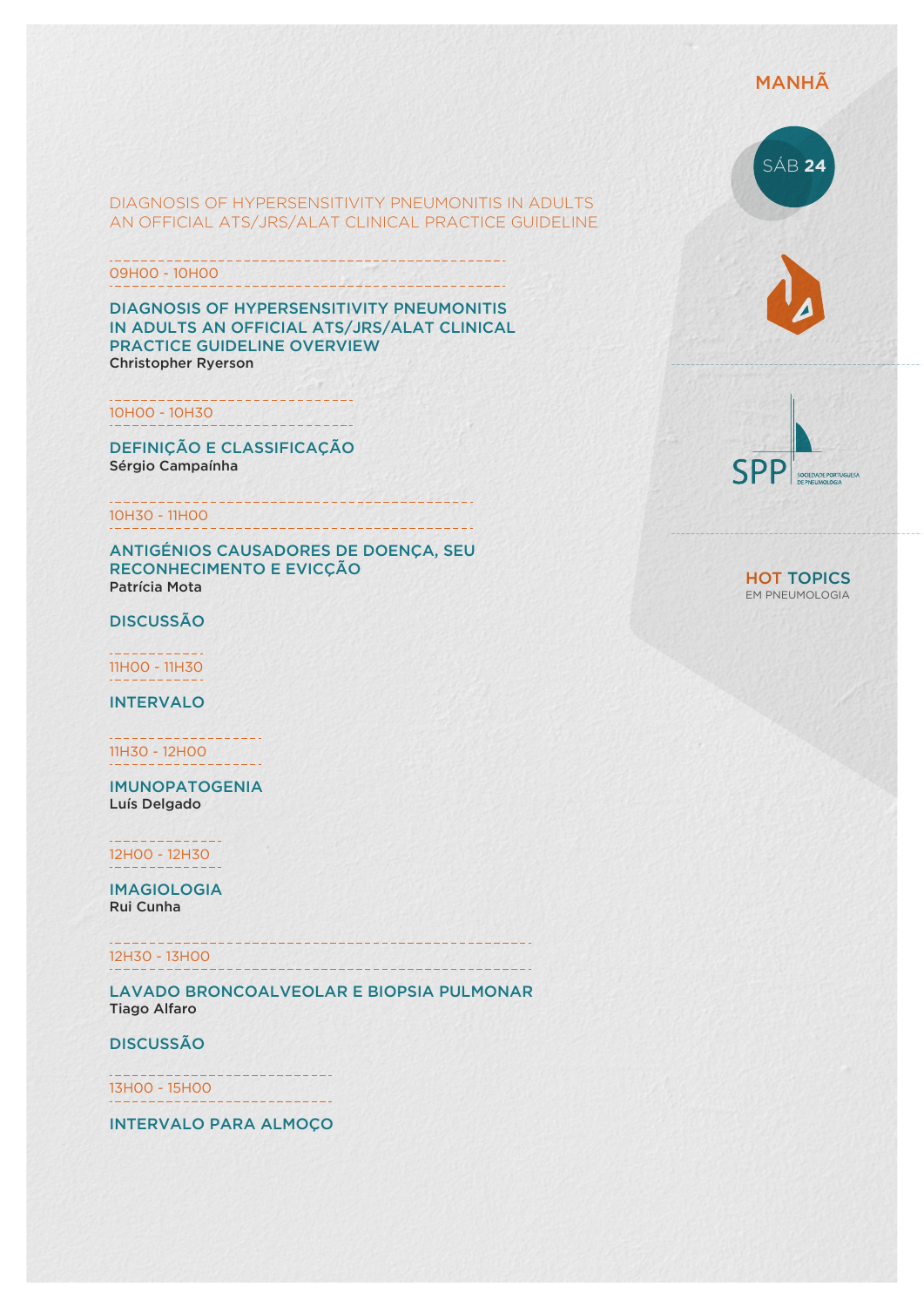#### 15H00 - 15H30

**HISTOLOGIA** Lina Carvalho

15H30 - 16H00

CRITÉRIOS DE DIAGNÓSTICO Kerri Johannson

## 16H00 - 16H30

PNEUMONITE DE HIPERSENSIBILIDADE CRÓNICA Ferran Morell

DISCUSSÃO

16H30 - 17H00

INTERVALO

17H00 - 17H30

TRATAMENTO E MONITORIZAÇÃO Elena Bargagli e Paolo Cameli

17H30

TRANSPLANTE PULMONAR Paulo Calvinho

DISCUSSÃO



#### HOT TOPICS EM PNEUMOLOGIA

### TARDE

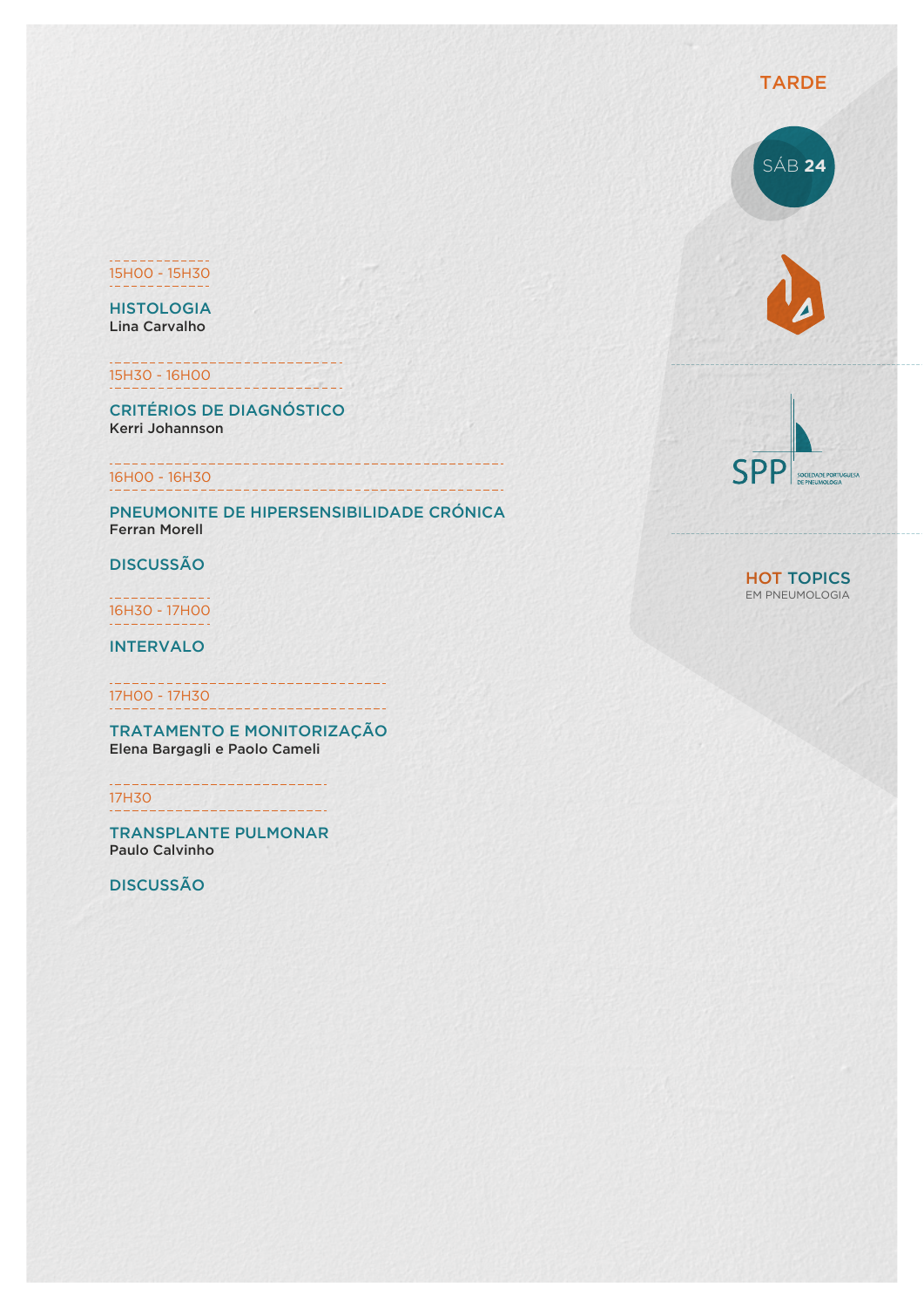



**HOT TOPICS** EM PNEUMOLOGIA

# Sarcoidose/Pneumonite de Hipersensibilidade

#### **23 OUT 2020**

Diagnosis and Detection of Sarcoidosis. An Official American Thoracic Society Clinical Practice Guideline **24 OUT 2020** 

Diagnosis of Hypersensitivity Pneumonitis in Adults An Official ATS/JRS/ALAT **Clinical Practice Guideline** 

#### FORMADORES

**Adrian da Silva de Abreu Ana Cristina Mendes Christopher Ryerson Daniel Culver Desmond Kidd Edson Marchiori Elena Bargagli Ferran Morell François Rouzet**

**Hélder Novais e Bastos Kerri Johannson Lina Carvalho Luís Delgado Luís Figueira Marc Judson Margarida Gonçalo Paolo Cameli Patrícia Mota**

**Paulo Calvinho Pedro Ferreira Roberto Pinto Rui Cunha Sérgio Campainha Tiago Alfaro Vasilis Kouranos**

#stronglyconnected #safeknowledge #hottopicsspp